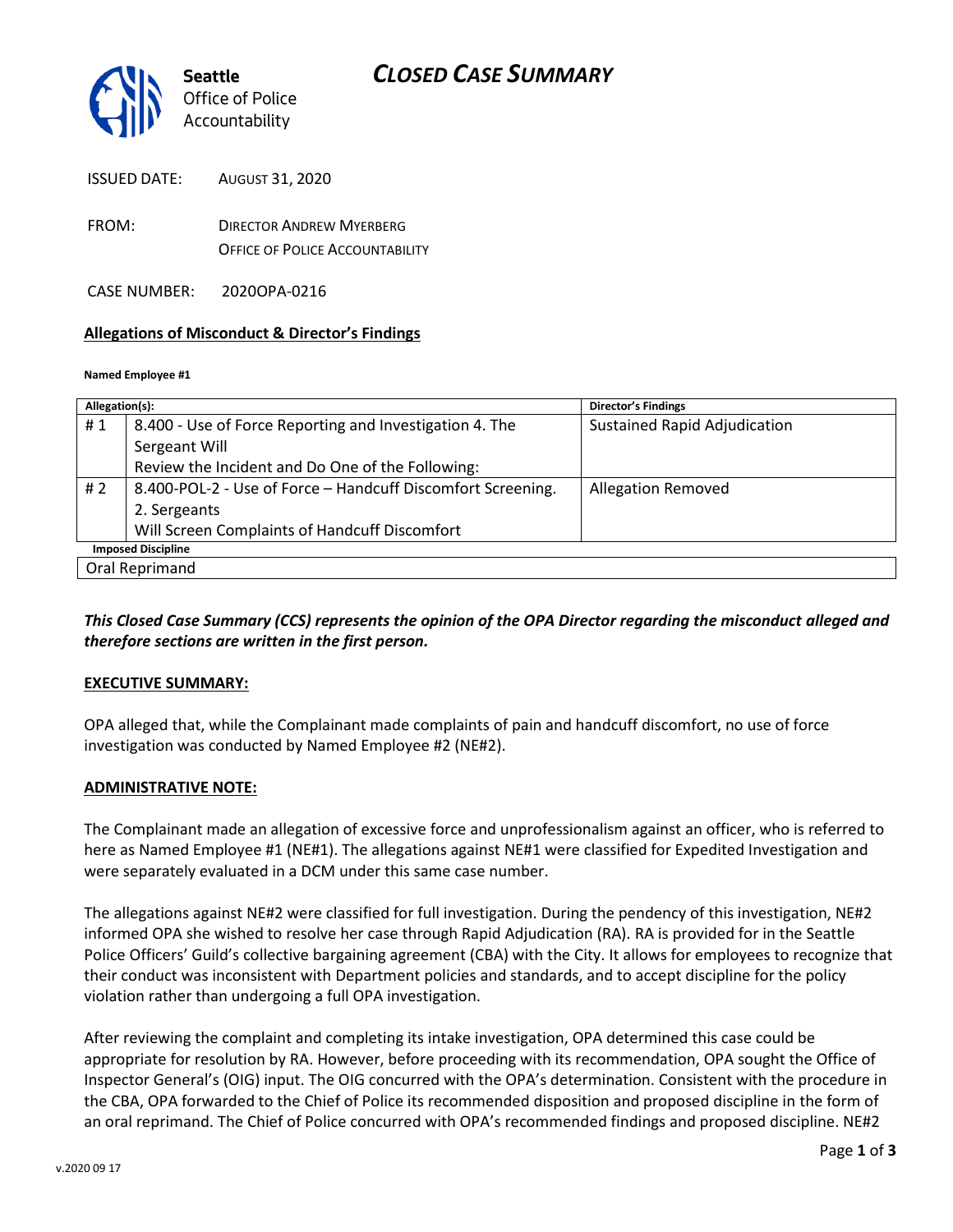

## *CLOSED CASE SUMMARY*

OPA CASE NUMBER: 2020OPA-0216

also agreed to the discipline and, in doing so, stipulated that the finding and discipline were final and could not be appealed or otherwise later disputed.

#### **SUMMARY OF INVESTIGATION:**

Officers were dispatched to drug store multiple times due to a male – the Complainant in this case – repeatedly coming into the store and causing disturbances. The officers were provided with a description of the Complainant, as well as with name and address. Based on the information they were provided, they had probable cause to arrest him for trespassing.

NE#1 and a backing officer went to the 5th floor of the Complainant's apartment building to attempt contact with him. While there, the Complainant was observed walking down the hallway and he verbally confirmed his identity. NE#1 and the other officer placed the Complainant under arrest and into handcuffs. Throughout their contact with the Complainant, he told the officers that he is not resisting. Based on review of Body Worn Video (BWV), the arresting officers did not appear to use any force on the Complainant other than that needed to control his arms and to place him into handcuffs. During this time, NE#1 informed the Complainant multiple times of the reason why he was being arrested. After the Complainant was placed into the rear of the patrol vehicle, he made a complaint of pain from the handcuffs.

The Complainant later alleged that NE#1 was very rude to him, never explained why he was arrested, and never read him his Miranda warnings. The Complainant also alleged that he was refused medical attention. The BWV footage revealed that he asked to see a doctor because of mental illness and neuropathy issues and not because of any injuries he sustained during this encounter.

As discussed above, OPA determined during its intake investigation that, while the Complainant made a complaint of pain and handcuff discomfort, no use of force documentation was completed by NE#2.

#### **Named Employee #2 - Allegations #1**

### *8.400 - Use of Force Reporting and Investigation 4. The Sergeant Will Review the Incident and Do One of the Following*

SPD Policy 8.400-POL-1(3) requires that a sergeant review a force incident and classify the level of force use. If Type I, Type II, or Type III force is classified, the sergeant must make sure that it is properly investigated.

OPA determined that NE#2 was advised of the complaint of pain from the handcuffs. She further questioned the Complainant about the complaint of pain during her screening of this incident. NE#2 was told by the Complainant that the handcuffs hurt but that he wanted a doctor for mental health concerns and neuropathy. NE#2 appropriately asked the Complainant if he had any injuries other than the handcuff discomfort, and he informed her that he was not complaining about the handcuffs. Though it is reasonable to believe that the Complainant's handcuff discomfort was caused by his preexisting injury (neuropathy), the Complainant made multiple complaints of pain from the handcuffs during this encounter and policy required NE#2 to document those complaints. This was not done here.

By agreeing to proceed with RA, NE#1 recognized that her actions violated the Department's use of force reporting and investigation policy. OPA appreciates and commends NE#2 for taking accountability for this incident and for